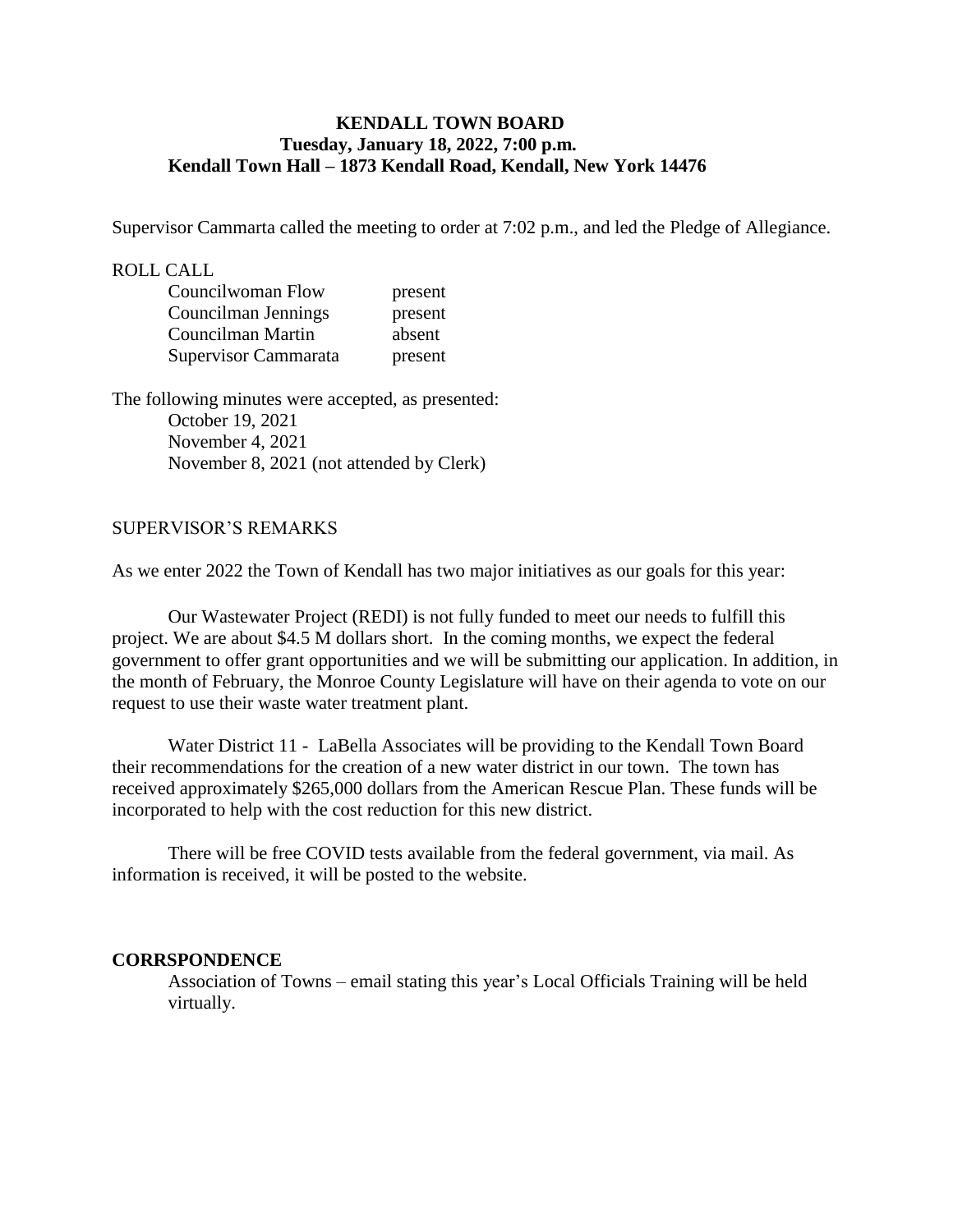### **PUBLIC COMMENT**

Truda Slocum – At the last meeting, it was stated that approximately 250 houses will be involved in the next water district. Where are those homes and what are the criteria to meet for consideration to be one of those chosen?

Supervisor Cammarata- Said the number quoted was \$250,000 which will be available to help offset costs. LaBella is currently preparing recommendations as to how to best proceed. Councilwoman Szozda said the engineer is trying to see how many can be serviced by expanding already existing water lines. Offering public water to all those not currently served is cost prohibited. The best option going forward will be determined by the Town Board in the next few months.

Bob McGregor – asked for a review of the project being discussed. Supervisor Cammarata gave an overview of the sewer and water projects.

# **REPORTS OF COMMITTEES, BOARDS AND DEPARTMENT HEADS**

### **Standing Committees**

 Public Safety/Emergency Services & Occupational Safety – Martin Buildings & Grounds – Martin Highway – Martin No report

Community Relations - Flow Culture & Recreation – Flow Information Services – Flow Euchre tournament against Hamlin is scheduled. Basketball is in season. C&H PC will give a cyber security presentation.

Human Resources and Ethics – Szozda Employee Benefits – Szozda Benefit Resources is all set for 2022.

Planning, Zoning & Agriculture – Jennings – no report

Finance, Taxes & Special Districts – Cammarata REDI annual report has been submitted. Taxes are being collected and payments have been turned over.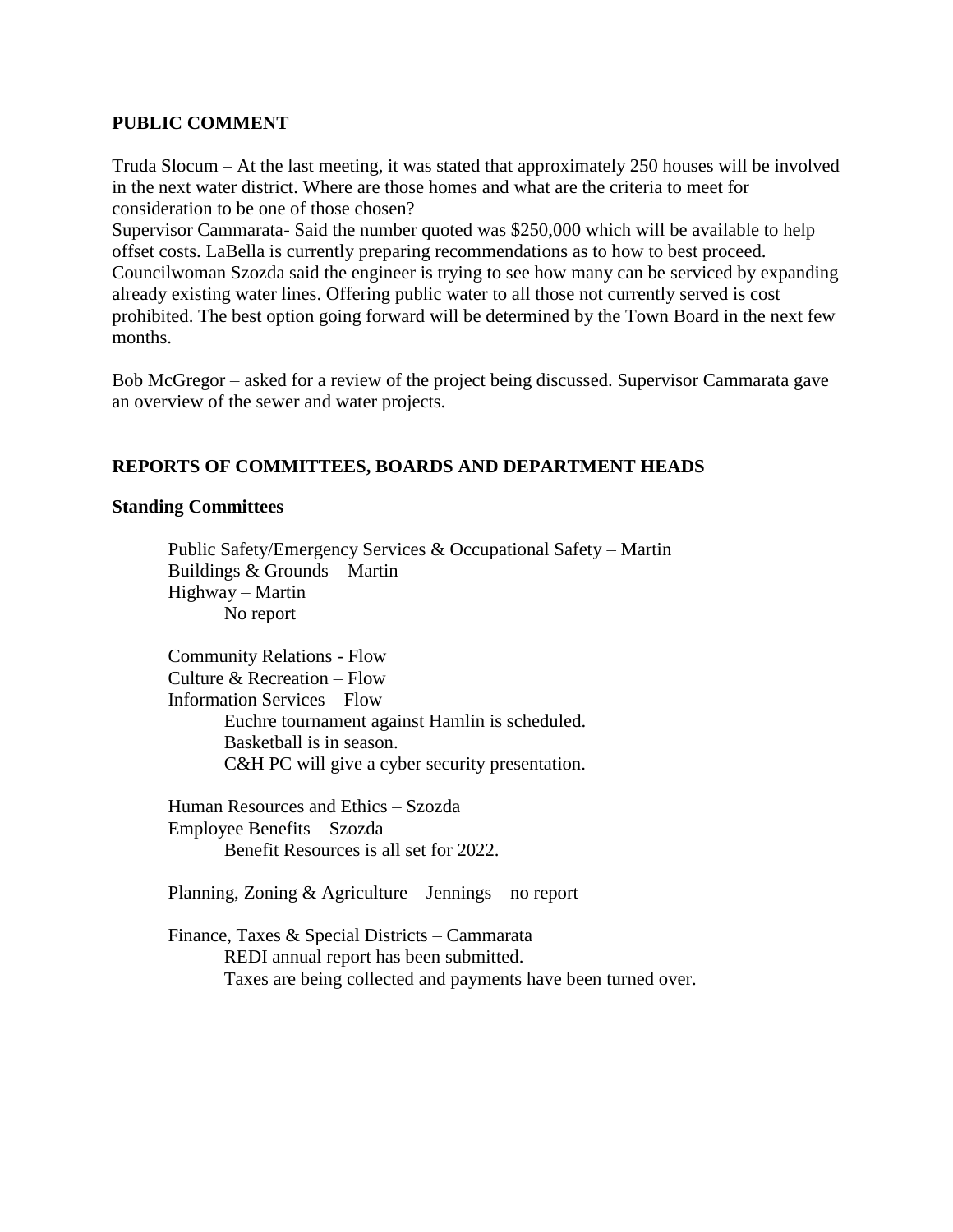### **Boards**

Planning Board – B. Newell, Chair

Revised draft of STR law will be submitted soon.

Some planning board meetings may be held over zoom. Public access to those meetings will be facilitated.

Chairman Newell needs to be set up as PB Chair for email.

Zoning Board – P. Bolton, Chair – no report

# **Department Heads**

Assessor – L. Hewitt – no report

Code Enforcement – P. Hennekey

End of year reports have been completed.

The Zoning Board has discussed, through text messages, the changes proposed for the camping regulations.

The Planning Board has tabled its discussion about Troutburg due to the Chairman change.

Highway - W. Kruger – no report

Historian – L. Jayne – no report

Recreation – M. Werth – no report

Town Clerk – A. Richardson – written report submitted

Town Justice – D. Kluth – written report submitted

Supervisor – A. Cammarata – written report submitted

# **RESOLUTIONS**

Councilwoman Szozda made the following motion, which was seconded by Councilwoman Flow:

# **RESOLUTION 44-0122 TO DECLARE ZONING IMMUNITY FOR DEVELOPMENT OF TOWN PARK**

WHEREAS, The Town of Kendall wishes to develop a public park along Lake Ontario at the end of Thompson Road (the "Project"), and

WHEREAS, the Town has received certain lands from the State of New York to facilitate the development of the Project, and

WHEREAS, for the project to proceed, the Town must render a decision as to whether it is immune from local zoning regulations, which do not include "public parks" as a permitted use in the zoning district where the Project will be situated,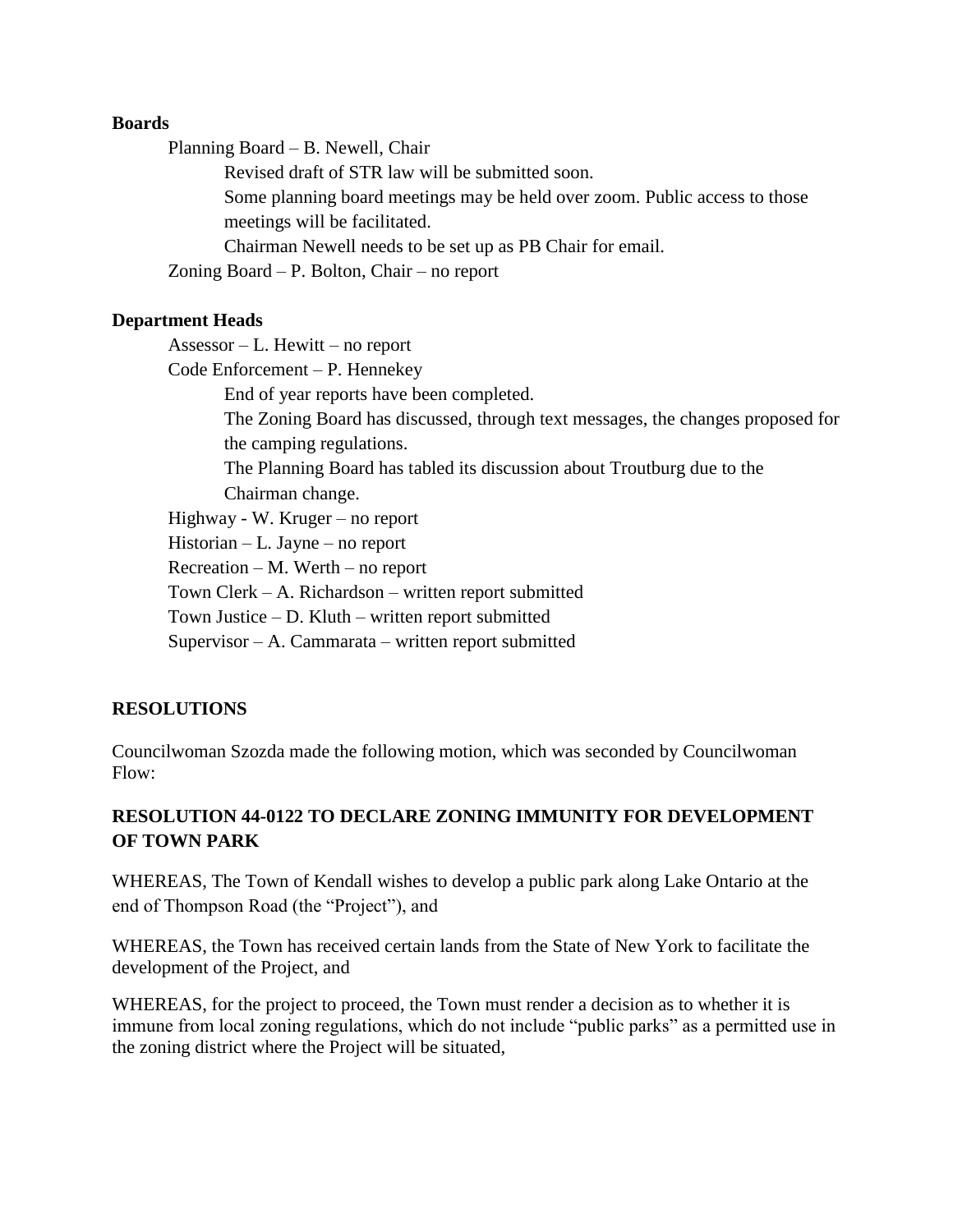NOW, THEREFORE, be it RESOLVED, that upon due consideration of the factors set forth in Matter of County of Monroe v. City of Rochester, 72 N.Y.2d 338, 533 N.Y.S.2d 702, the Town of Kendall hereby makes the following determinations:

1. The instrumentality seeking immunity is the Town of Kendall, a municipal entity organized under the laws of the State of New York.

2. The Town of Kendall is vested with the authority to develop public parks under various sections of Town Law, General Municipal Law, and Home Rule Law, in its pursuit of the public health, safety and general welfare.

3. The function resulting from the intended land use will be Public Park accessible to all residents of and visitors to the Town of Kendall.

4. The current land use regulations applicable to the parcel would not otherwise permit the development of the project.

5. There are no other viable alternative locations for the Project that have less restrictive zoning than the parcel in question and which would be as ideally situated as this parcel on the shores of Lake Ontario.

6. The Project would not result on any adverse impacts upon legitimate local interests, and would advance the public health, safety and general welfare.

7. There are no other viable methods of providing the proposed improvement that would sufficiently enhance legitimate public interests and promote the public health, safety and general welfare.

8. The Project would serve the public interests by providing the public a safe, welcoming and accessible park area along the shores of Lake Ontario, and would promote the development of recreation and tourism anchors within the Town.

9. There has been significant Intergovernmental participation in the Project development, the land for which was donated to the Town by the State of New York for the purpose of developing a public park. Further, a grant from the New York State Resilience and Economic Development Initiative (REDI) in the amount of \$131,000 has been awarded. The public has had the opportunity to be heard at public board meetings, all of which include a public comment period;

And be it further RESOLVED, that based upon the balancing of all considerations recited herein, and upon due deliberation, the Town of Kendall determines that a finding of zoning immunity would best serve the interests of the residents of the Town of Kendall, and is hereby declared.

Supervisor Cammarata called for a vote, which resulted in all ayes.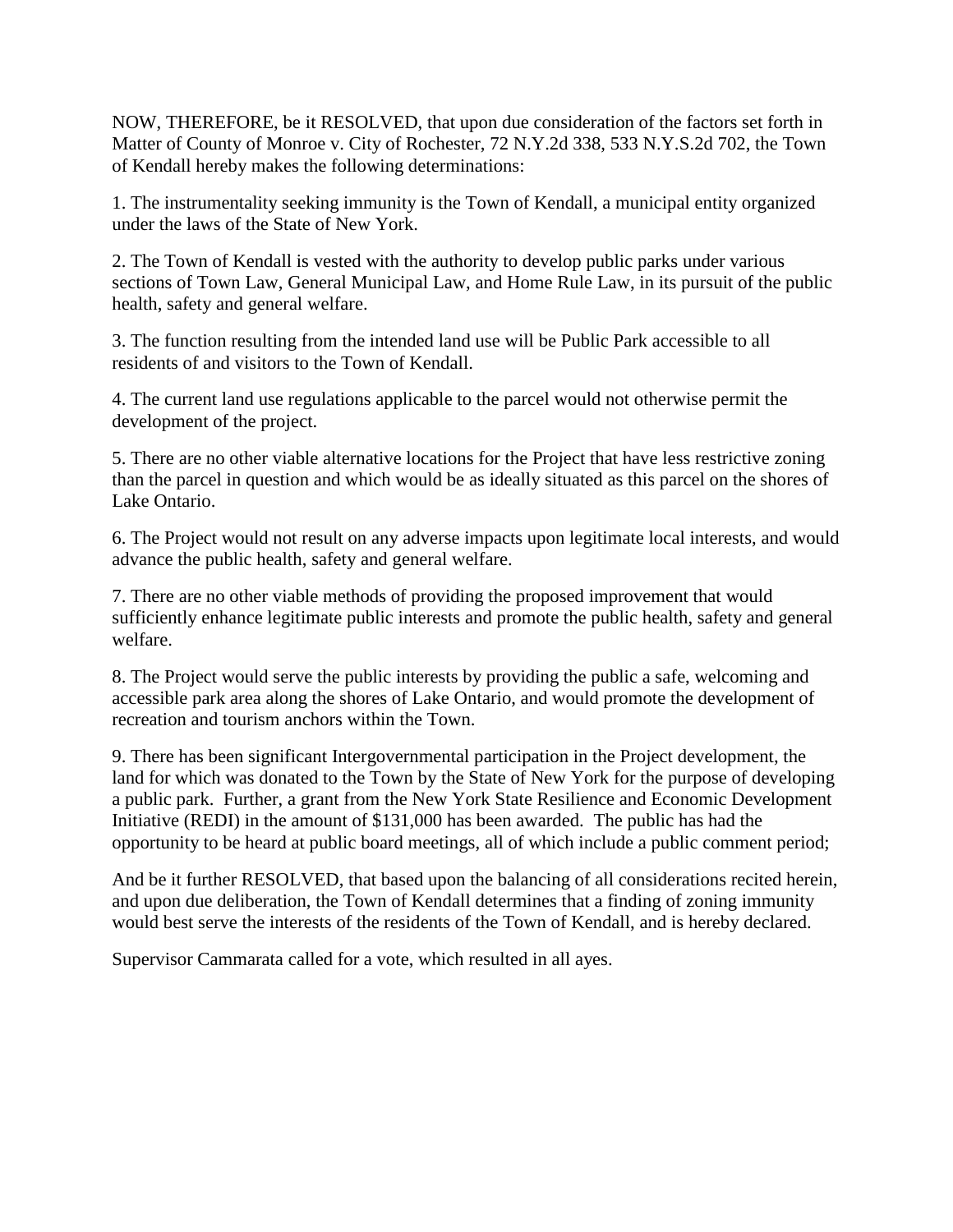Councilwoman Flow made the following motion, which was seconded by Councilwoman Szozda:

# **RESOLUTION 45-0122 APPOINTING TERRI JENNINGS TO THE BOARD OF ASSESSMENT REVIEW**

Whereas a vacancy exists on the Kendall Board of Assessment Review and,

Whereas Terri Jennings has agreed to fill this vacancy, so now

BE IT RESOLVED, to appoint Terri Jennings to serve the Town of Kendall Board of Assessment Review for the remainder of the vacated position, the term to expire September 30, 2023.

Supervisor Cammarata called for a roll call vote, with the following results:

| Councilwoman Flow                | aye     |
|----------------------------------|---------|
| Councilman Jennings              | abstain |
| Councilman Martin                | aye     |
| Supervisor Cammarata             | aye,    |
| and declared the motion carried. |         |

Councilman Jennings made the following motion, which was seconded by Councilwoman Flow:

# **RESOLUTION 46-0122 APPOINTING JON GAINER TO THE KENDALL PLANNING BOARD**

Whereas a vacancy exists on the Town of Kendall Planning Board and,

Whereas Jon Gainer has agreed to fill this vacancy, so therefore,

BE IT RESOLVED to appoint Jon Gainer to the Kendall Town Planning Board for a term that will expire December 31, 2023.

Supervisor Cammarata called for a vote, which resulted in all ayes.